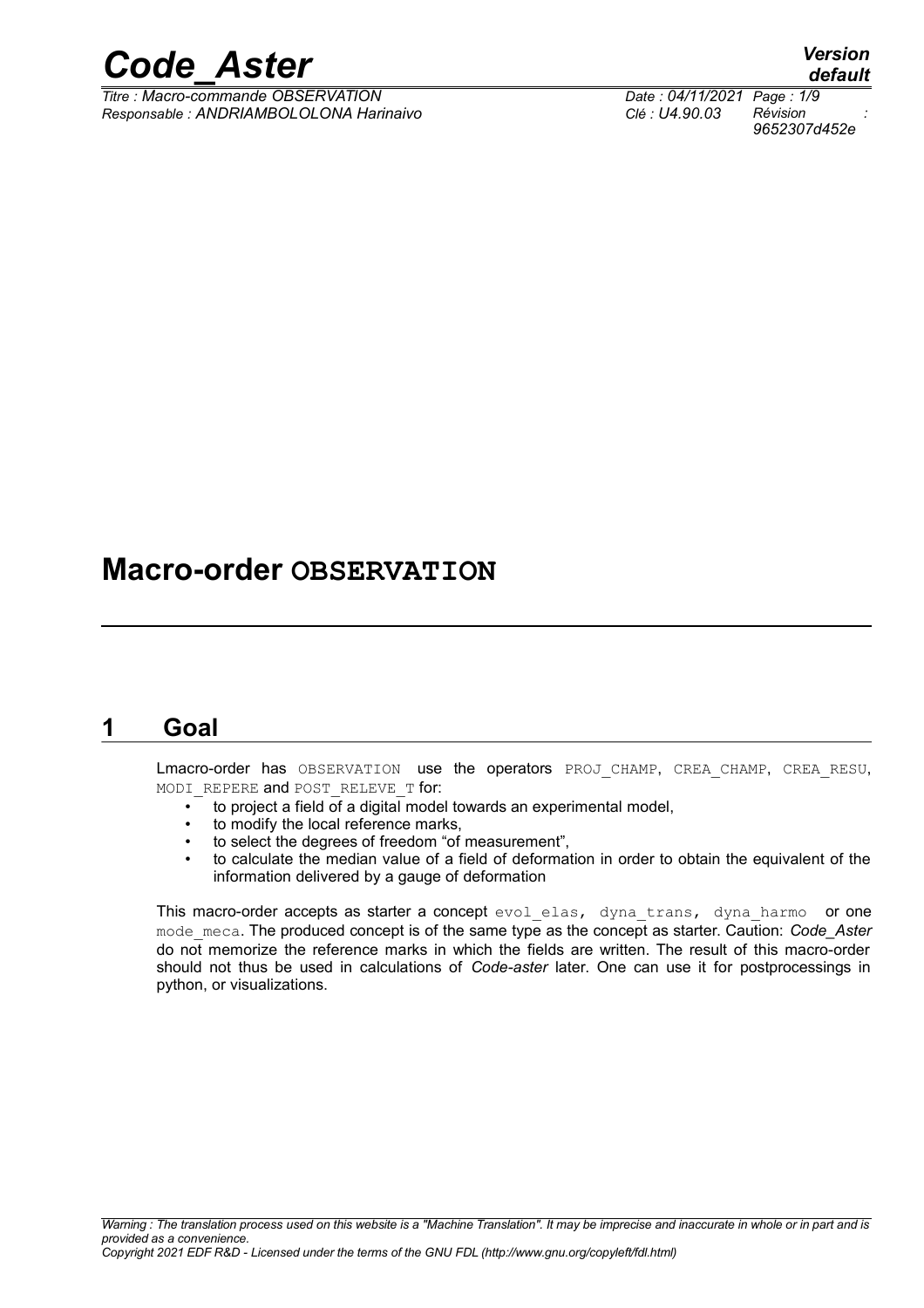## **Code Aster**

Titre : Macro-commande OBSERVATION Responsable : ANDRIAMBOLOLONA Harinaivo

#### **Contents**

| 3.11.2 Keywords REPERE/VECT_X/VECT_Y/ANGL_NAUT/ORIGINE/AXE_Z6 |  |
|---------------------------------------------------------------|--|
|                                                               |  |
|                                                               |  |
|                                                               |  |
|                                                               |  |
|                                                               |  |
|                                                               |  |
|                                                               |  |
|                                                               |  |
|                                                               |  |

Date: 04/11/2021 Page: 2/9 Clé : U4.90.03 Révision 9652307d452e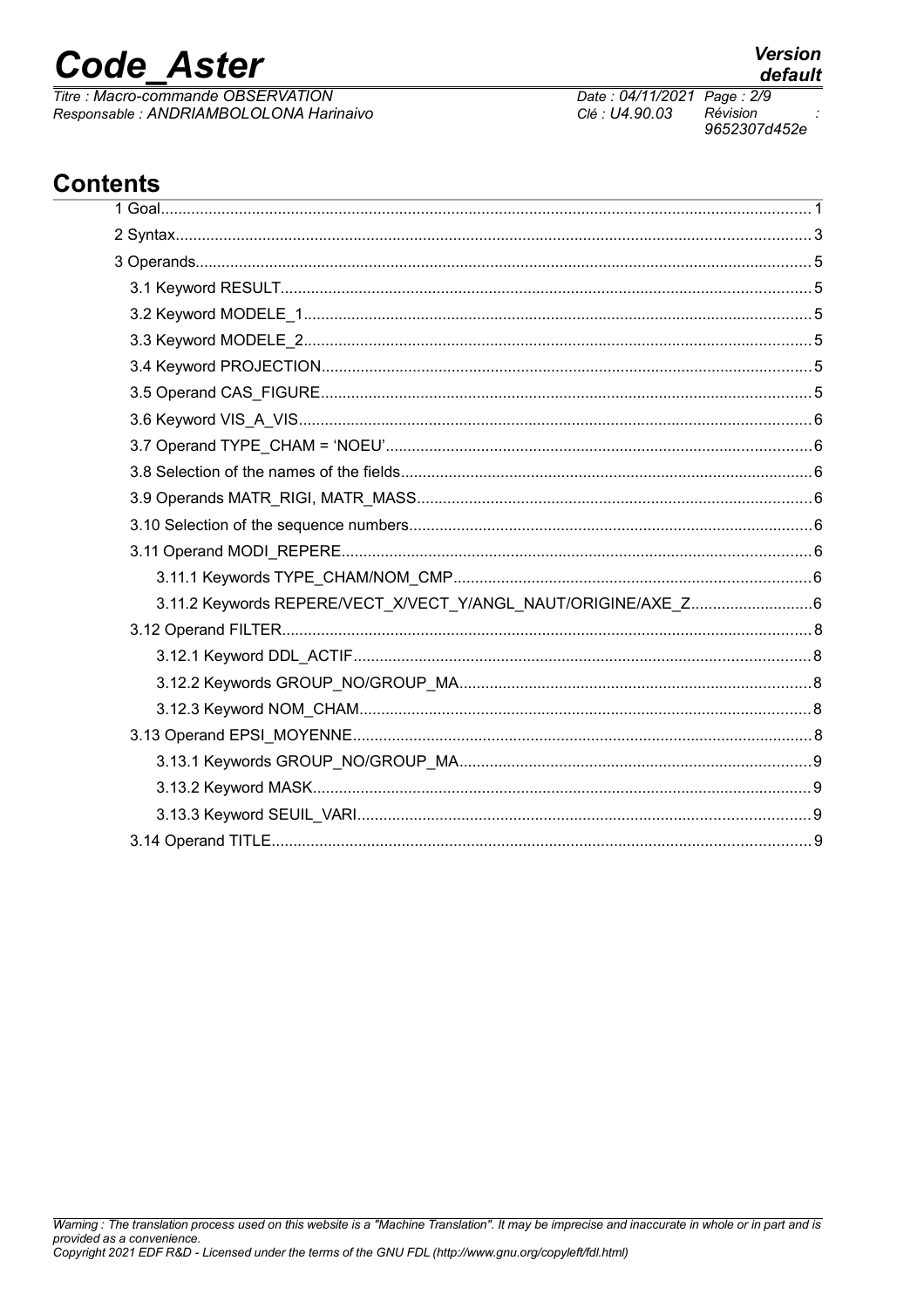*Titre : Macro-commande OBSERVATION Date : 04/11/2021 Page : 3/9 Responsable : ANDRIAMBOLOLONA Harinaivo Clé : U4.90.03 Révision :*

*default 9652307d452e*

#### **2 Syntax**

|      |             | resu out = OBSERVATION (                                                                                                                                                                                                                                                                    |                                                                                                                            |                                                                                                         |
|------|-------------|---------------------------------------------------------------------------------------------------------------------------------------------------------------------------------------------------------------------------------------------------------------------------------------------|----------------------------------------------------------------------------------------------------------------------------|---------------------------------------------------------------------------------------------------------|
|      |             | $RESULT =$<br>resu in,                                                                                                                                                                                                                                                                      |                                                                                                                            | [evol elas]<br>$\sqrt{2}$<br>/ [dyna trans]<br>/ [dyna harmo]<br>[mode meca]<br>$\sqrt{2}$              |
|      | ♦           | MODELE 1<br>$=$ mol,<br>MODELE 2<br>$=$ mo2,<br>$=$ / '3D',<br>CAS FIGURE                                                                                                                                                                                                                   | $/$ '2D',<br>$/$ '2.5D',<br>$/$ '1.5D',                                                                                    | [model]<br>[model]                                                                                      |
|      | ♦           | VIS A VIS $=$ F<br>TOUT 1<br>GROUP MA 1<br>GROUP NO 1<br>TOUT 2<br>GROUP MA 2<br>GROUP NO 2<br>$\lambda$ .                                                                                                                                                                                  | $'$ YES $'$ ,<br>$=$<br>$=$ lgma1,<br>lgno1,<br>$=$<br>$'YES'$ ,<br>$=$<br>$1$ gma $2$ ,<br>$=$<br>$=$ lgno2,              | [l gr maille]<br>[1 gr noeud]<br>[l gr maille]<br>[1 gr noeud]                                          |
| $\#$ |             | Selection of the names of the fields to treat<br>$NOM CHAM =$<br>1 noch,                                                                                                                                                                                                                    |                                                                                                                            | $[1$ Kn]                                                                                                |
| $\#$ | ♦           | Selection of the sequence numbers<br>TOUT ORDRE<br>$\sqrt{2}$<br>NUME ORDRE<br>$\sqrt{2}$<br>$\sqrt{2}$<br>INST<br>$\sqrt{2}$<br>FREQ<br>$\sqrt{2}$<br>LIST INST<br>LIST FREQ<br>$\sqrt{2}$<br>LIST ORDRE<br>$\sqrt{2}$<br>NUME MODE<br>$\sqrt{2}$<br>$=$<br>NOEUD CMP<br>$=$<br>$\sqrt{2}$ | $=$ 'YES',<br>$=$ 1 nuor,<br>$=$ 1 inst,<br>$= 1$ freq,<br>$=$ 1 inst,<br>$= 1$ freq,<br>$=$ 1 ordr,<br>n mod,<br>1 nocmp, | [DEFECT]<br>$[1 1]$<br>$[1 R]$<br>[1 R]<br>[liststr8]<br>[liststr8]<br>$[$ listr8 $]$<br>[I]<br>[1 K16] |
|      | ♦           | $PRECISION =$<br>$/$ prec,<br>$\mathbf{L}$<br>CRITERION =<br>$\sqrt{2}$<br>$\sqrt{2}$                                                                                                                                                                                                       | $/1.0E-3$ ,<br>'RELATIVE',<br>'ABSOLUTE',                                                                                  | [DEFECT]<br>[DEFECT]                                                                                    |
|      | ♦<br>♦<br>♦ | DISTANCE MAX = $d$ max,<br>DISTANCE ALARME = $d$ ala,<br>$=$ / $'YES'$ ,<br>ALARM<br>$\sqrt{2}$                                                                                                                                                                                             | $'NOT'$ ,                                                                                                                  | [R]<br>[R]<br>[DEFECT]                                                                                  |
|      | ♦           | $=$ NOEU',<br>TYPE CHAM                                                                                                                                                                                                                                                                     |                                                                                                                            |                                                                                                         |
|      | ♦           | PROJECTION = $/$ 'YES',<br>$\sqrt{2}$                                                                                                                                                                                                                                                       | $'NOT'$ ,                                                                                                                  | [DEFECT]                                                                                                |
| #    | ♦<br>♦      | if the projected SD is of standard "mode":<br>MATR RIGI $=$ k ass<br>MATR MASS<br>$=$ m ass                                                                                                                                                                                                 |                                                                                                                            | [matr asse depl r]<br>[matr asse depl r]                                                                |
|      | $\Diamond$  | # Definition of the local reference marks for the sensors<br>MODI REPERE =<br>F(                                                                                                                                                                                                            |                                                                                                                            |                                                                                                         |

*Warning : The translation process used on this website is a "Machine Translation". It may be imprecise and inaccurate in whole or in part and is provided as a convenience. Copyright 2021 EDF R&D - Licensed under the terms of the GNU FDL (http://www.gnu.org/copyleft/fdl.html)*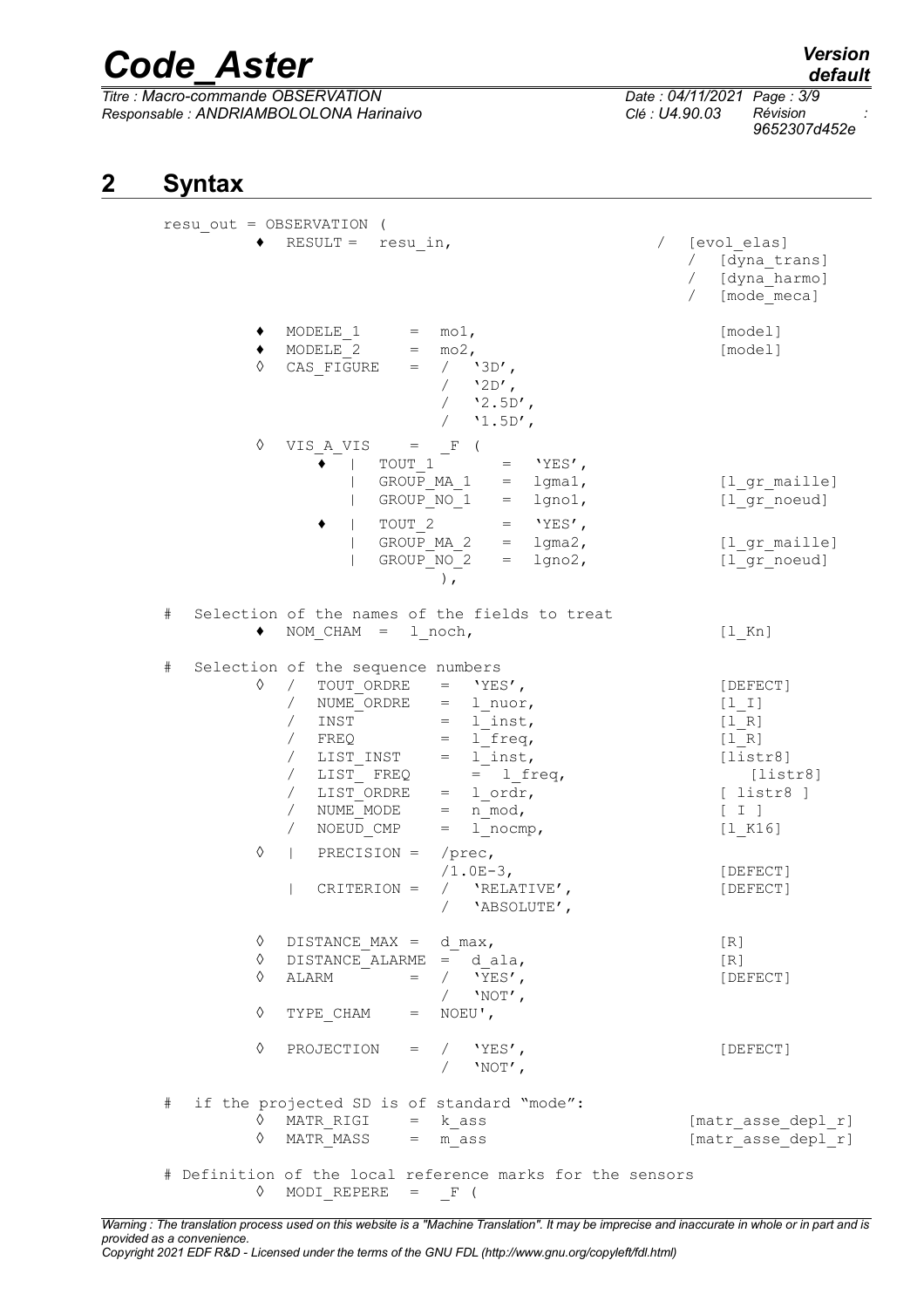|   | <b>Code Aster</b>                                                             |                                                                                         | <b>Version</b><br>default                                                |
|---|-------------------------------------------------------------------------------|-----------------------------------------------------------------------------------------|--------------------------------------------------------------------------|
|   | Titre : Macro-commande OBSERVATION<br>Responsable : ANDRIAMBOLOLONA Harinaivo |                                                                                         | Date: 04/11/2021 Page: 4/9<br>Révision<br>Clé : U4.90.03<br>9652307d452e |
|   |                                                                               | REFERENCE MARK = $/$ 'USER',<br>'CYLINDRICAL',<br>/ 'NORMAL',<br>'DIR JAUGE',           |                                                                          |
|   | ♦                                                                             | $=$ / $'VECT 2D',$<br>TYPE CHAM<br>/ $VECT 3D'$ ,<br>/ $'$ TENS 2D',<br>/ $'$ TENS 3D', | [DEFECT]                                                                 |
|   | ♦                                                                             | / ALL = $'YES'$ ,<br>/ GROUP $NO = L$ GRNO,<br>/ GROUP $MA = L GRMA$ ,                  | [DEFECT]<br>[l gr noeud]<br>[l gr maille]                                |
|   | ♦                                                                             | NOM CMP<br>$=$ / $\text{cmp}$<br>/ ('DX', 'DY', 'DZ')                                   | [l Kn]<br>[DEFECT]                                                       |
|   | case: REFERENCE MARK = 'USER':                                                |                                                                                         |                                                                          |
|   |                                                                               | ANGL_NAUT = $(\alpha, \beta, \gamma)$                                                   | $[R*3]$                                                                  |
|   |                                                                               | case: REFERENCE MARK = 'CYLINDRICAL':                                                   |                                                                          |
|   | ٠                                                                             | ORIGIN = $(X, \text{ there}, Z)$<br>AXE $Z = (X, there, Z)$                             | $[R*3]$<br>$[R*3]$                                                       |
|   |                                                                               | case: REFERENCE MARK = 'NORMAL':                                                        |                                                                          |
|   | ٠                                                                             | / VECT $X = (X, there, Z)$<br>$\sqrt{2}$<br>VECT Y = $(X, \text{ there}, Z)$            | [R*3]<br>$[R*3]$                                                         |
|   |                                                                               | $case: REFERENCE MARK = 'DIR JAUGE':$                                                   |                                                                          |
|   | ٠                                                                             | VECT $X = (X, there, Z)$<br>VECT Y = $(X, \text{ there}, Z)$<br>$\,$ ,                  | $[R*3]$<br>[R*3]                                                         |
| # | ♦                                                                             | Filtering of the not measured degrees of freedom<br>$FILTER = F ($                      |                                                                          |
|   |                                                                               | $\lozenge$ DDL ACTIF = liste ddl                                                        | $[1$ Kn]                                                                 |
|   |                                                                               | $\bullet$ / ALL = 'YES',<br>/ GROUP $NO = L$ GRNO,                                      | [1 gr noeud]                                                             |
|   |                                                                               | / GROUP $MA = L GRMA$ ,<br>NOM CHAM $=$ noch,<br>),                                     | [l gr maille]<br>[KN]                                                    |
| # |                                                                               | Median value of the field of deformation                                                |                                                                          |
|   | ♦<br>♦                                                                        | EPSI MOYENNE = $F($<br>SEUIL VARI<br>$=$ /seuil,                                        | [R]                                                                      |
|   |                                                                               | $/0.1$ ,                                                                                | [DEFECT]                                                                 |
|   | ♦                                                                             | $MASK = lcmp,$                                                                          | $[1 \text{ cmp}]$                                                        |
|   | $\bullet$                                                                     | / GROUP $NO = L$ GRNO,<br>/ GROUP $MA = L GRMA$ ,<br>$\rightarrow$                      | [1 gr noeud]<br>[1 gr maille]                                            |
|   | ♦<br>$)$ ;                                                                    | TITLE = title                                                                           | [KN]                                                                     |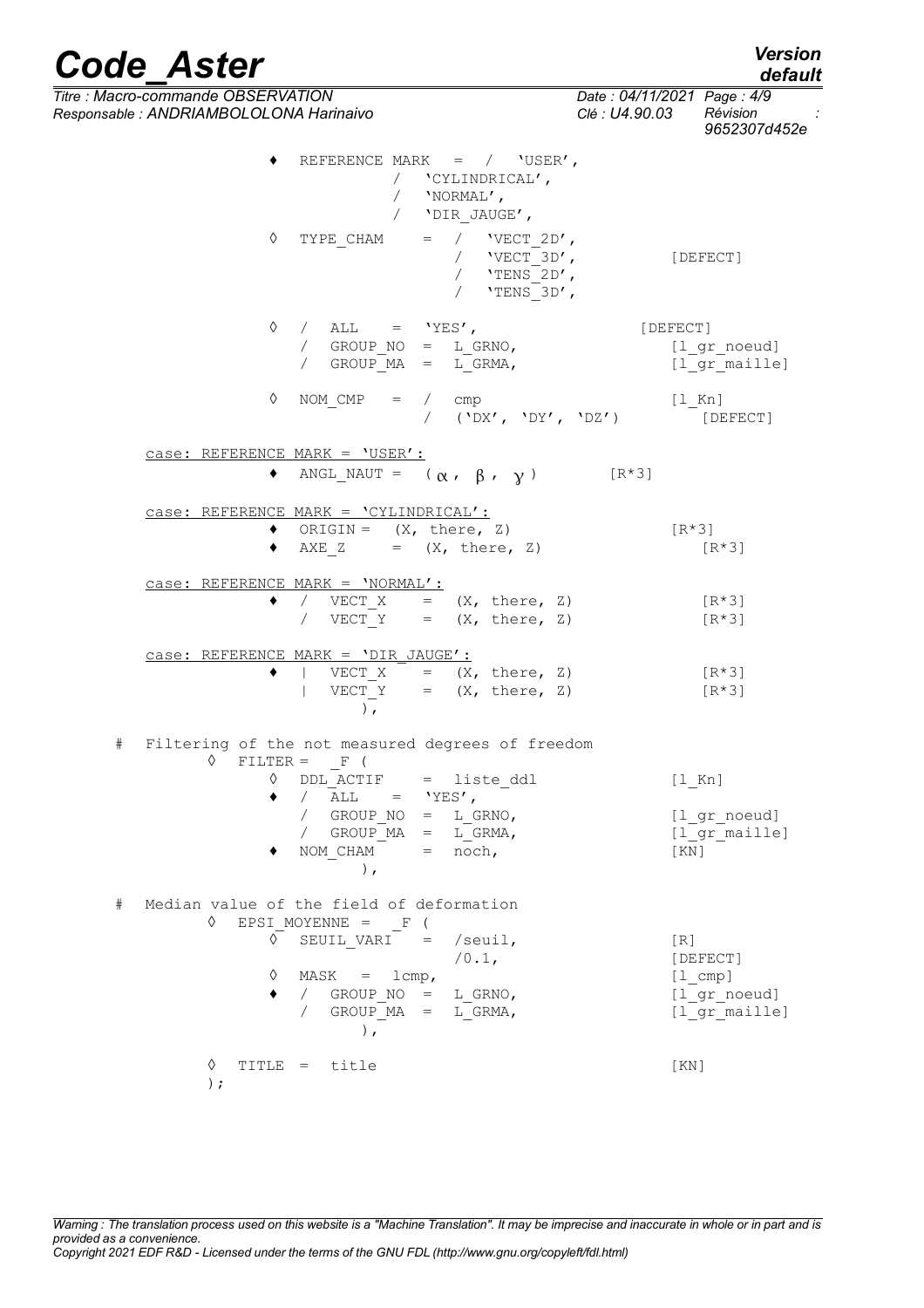*Titre : Macro-commande OBSERVATION Date : 04/11/2021 Page : 5/9 Responsable : ANDRIAMBOLOLONA Harinaivo Clé : U4.90.03 Révision :*

*9652307d452e*

#### **3 Operands**

The first simple keywords are those used in the operator PROJ\_CHAMP. Some of these concepts are however re-used in the following phases of the macro-order (modification of the reference marks and filter of the degrees of freedom). In the macro-order, the operator PROJ CHAMP by default with the method is used 'COLLOCATION' (cf [U4.72.04]). But one can explicitly use the method by group of dots by adding the keywords necessary detailed in documentation of this operator.

The produced concept is of the same type as the concept as starter, defined by the keyword RESULT.

#### **3.1 Keyword RESULT**

♦ RESULT

Structure of data which one wishes to handle. Currently, only structures of the type evol elas, dyna trans, dyna harmo and mode meca can be given as starter.

#### **3.2 Keyword MODELE\_1**

♦ MODELE\_1

Structure of the type modele sdaster associated with the concept result. It is in general the digital model support.

#### **3.3 Keyword MODELE\_2**

♦ MODELE\_2

Structure of the type modele sdaster. It is in general the model associated with the experiment. Caution: PROJ\_CHAMP function only if the degrees of freedom of the nodes of model 1 are the same ones as those of model 2. For example, if model 1 is 3D, and thus has only degrees of freedom of translation, one cannot take a modeling  $POU\_D\_T$  (beam of Timoshenko, with degrees of freedom of translation and rotation) for model 2. One will choose in this case a modeling of the type BAR.

#### **3.4 Keyword PROJECTION**

◊ PROJECTION = / 'YES' [DEFECT] / 'NOT'

This keyword makes it possible to carry out or not the projection of the results of the treatment towards model 2.

If one does not make projection, the results of the treatment overloads the results already present on model 1.

#### **3.5 Operand CAS\_FIGURE**

This keyword (optional) is used to direct the program towards one of the 4 following cases:

- "3D"The only elements of the grid "1" which will be used for projection are the voluminal elements: hexahedrons, pentahedrons, tetrahedrons and pyramids. The nodes have 3  $\cot$ données  $(X, Y, Z)$ .
- "2D"The only elements of the grid "1" which will be used for projection are the surface elements: quadrangles and triangles. The grid is supposed plan. The nodes have 2 cordonnées  $(X, Y)$ .
- "2.5D"The only elements of the grid "1" which will be used for projection are the surface elements: quadrangles and triangles. The grid is 3D. The nodes have 3 cordonnées  $(X, Y, Z)$ . It is the case of the "hulls" plunged in 3D.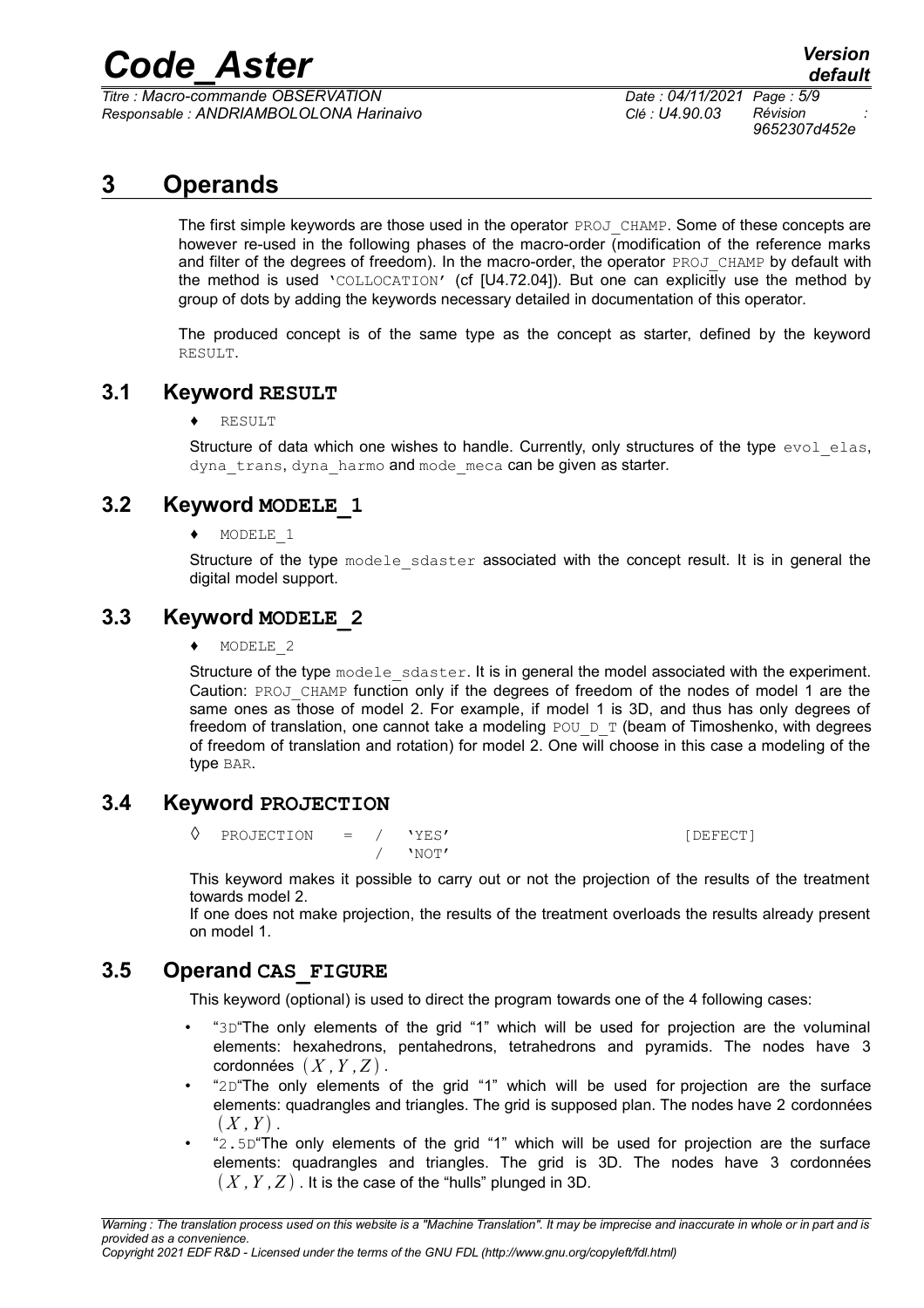*Titre : Macro-commande OBSERVATION Date : 04/11/2021 Page : 6/9 Responsable : ANDRIAMBOLOLONA Harinaivo Clé : U4.90.03 Révision :*

*9652307d452e*

" $1.5D$ "The only elements of the grid "1" which will be used for projection are the linear elements: segments. The grid can be 2D or 3D. The nodes have 2 or 3 cordonnées  $(X, Y, Z)$ .

#### **3.6 Keyword VIS\_A\_VIS**

One will be able to refer to [U4.72.04] (documentation of the operator PROJ CHAMP), for the use of this optional keyword, which makes it possible to explicitly declare the links between entities of model 1 and model 2 for projection.

There is nevertheless a specificity with the use of  $VISAAVIS$  in this order: the groups of meshs put in opposite must bear the same name in the two models. In the contrary case, an error is emitted.

#### **3.7 Operand TYPE\_CHAM = 'NOEU'**

This keyword is used to force the fields projected to be fields "with the nodes". This keyword is used systematically (for example) by the order MACR\_LIGN\_COUPE because one cannot create fields by elements on the "fictitious" model of beam created by this macro-order of visualization.

#### **3.8 Selection of the names of the fields**

The keyword NOM CHAM = 1 noch allows to choose which are the fields of  $SD$  RESULT that one wants to project. This keyword is obligatory. One can also project the fields by elements "ELNO"and"ELEM"(but not"ELGA").

#### **3.9 Operands MATR\_RIGI**, **MATR\_MASS**

These 2 keywords make it possible to associate (for a structure of data of type "mode") theirs matr asse with the structure of data produced. They also make it possible to go back to the classification of the degrees of freedom. They are necessary if one wishes to use the result of the order in later calculations (orders REST\_GENE\_PHYS, PROJ\_BASE, MAC\_MODES,...).

#### **3.10 Selection of the sequence numbers**

Confer [U4.71.00].

#### **3.11 Operand MODI\_REPERE**

 $\Diamond$  MODI REPERE = F (

Keyword factor allowing to define a local reference mark for the entities (nodes or meshs) of model 2 selected.

#### **3.11.1 Keywords TYPE\_CHAM/NOM\_CMP**

The operator MODI\_REPERE must know the components to be transformed. One in general uses as starter a field of displacement, this is why the entries 'VECT 3D' and ('DX', 'DY', 'DZ') by defaults are proposed. But if one wishes, for example, to treat the case of a field of deformations (measured using the gauges), one will write  $TYP$  CHAM = 'TENS 3D' and NOM CMP= ('EXX', 'EYY'…)

#### **3.11.2 Keywords REPERE/VECT\_X/VECT\_Y/ANGL\_NAUT/ORIGINE/AXE\_Z**

• REFERENCE MARK = 'USER'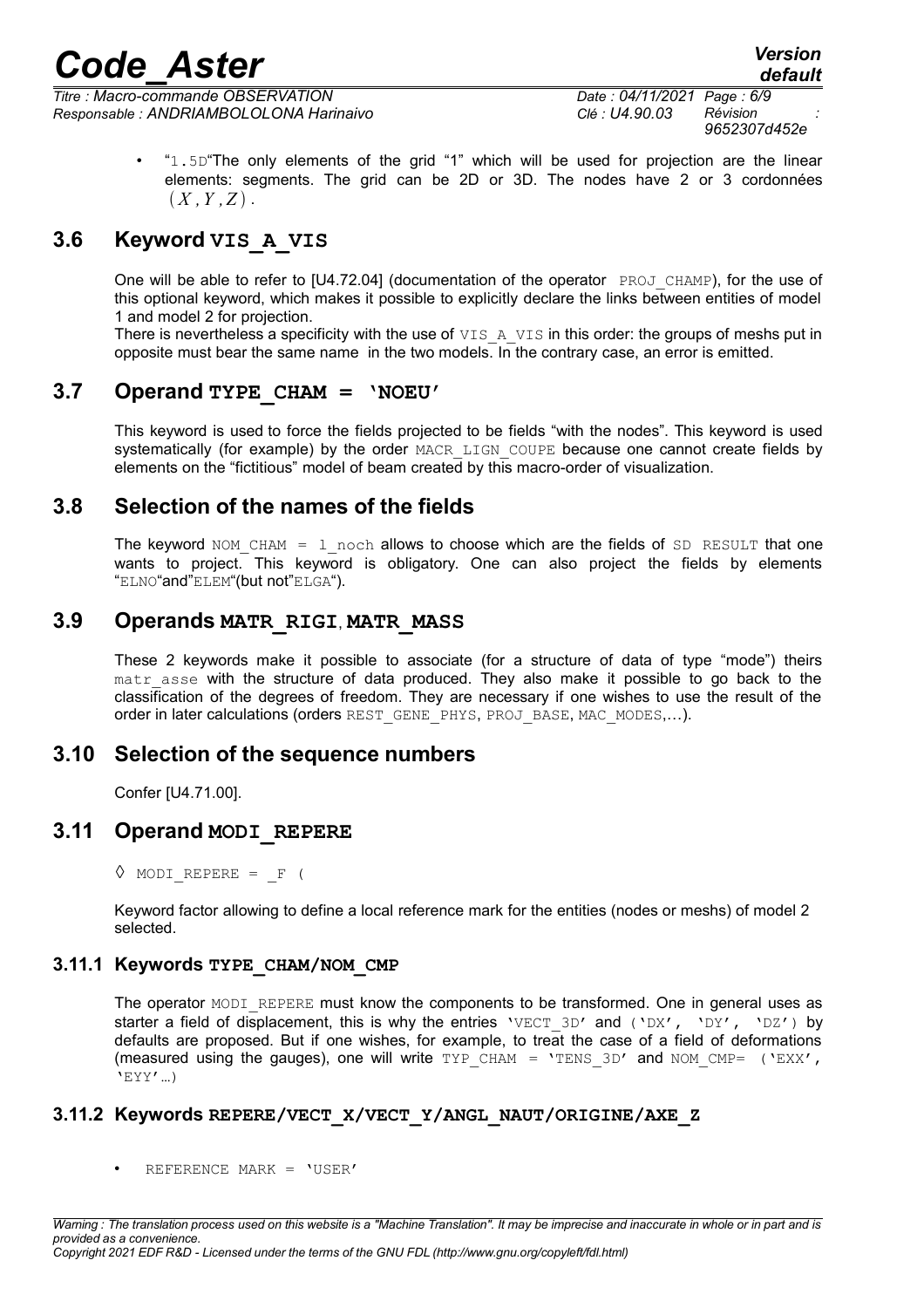

*Titre : Macro-commande OBSERVATION Date : 04/11/2021 Page : 7/9 Responsable : ANDRIAMBOLOLONA Harinaivo Clé : U4.90.03 Révision :*

*9652307d452e*

The user can define itself the local reference mark associated with a node by the data with the three nautical angles. One will find a definition of the nautical angles in [U4.42.01-I1], U4 documentation of AFFE\_CARA\_ELEM, paragraph 10.4.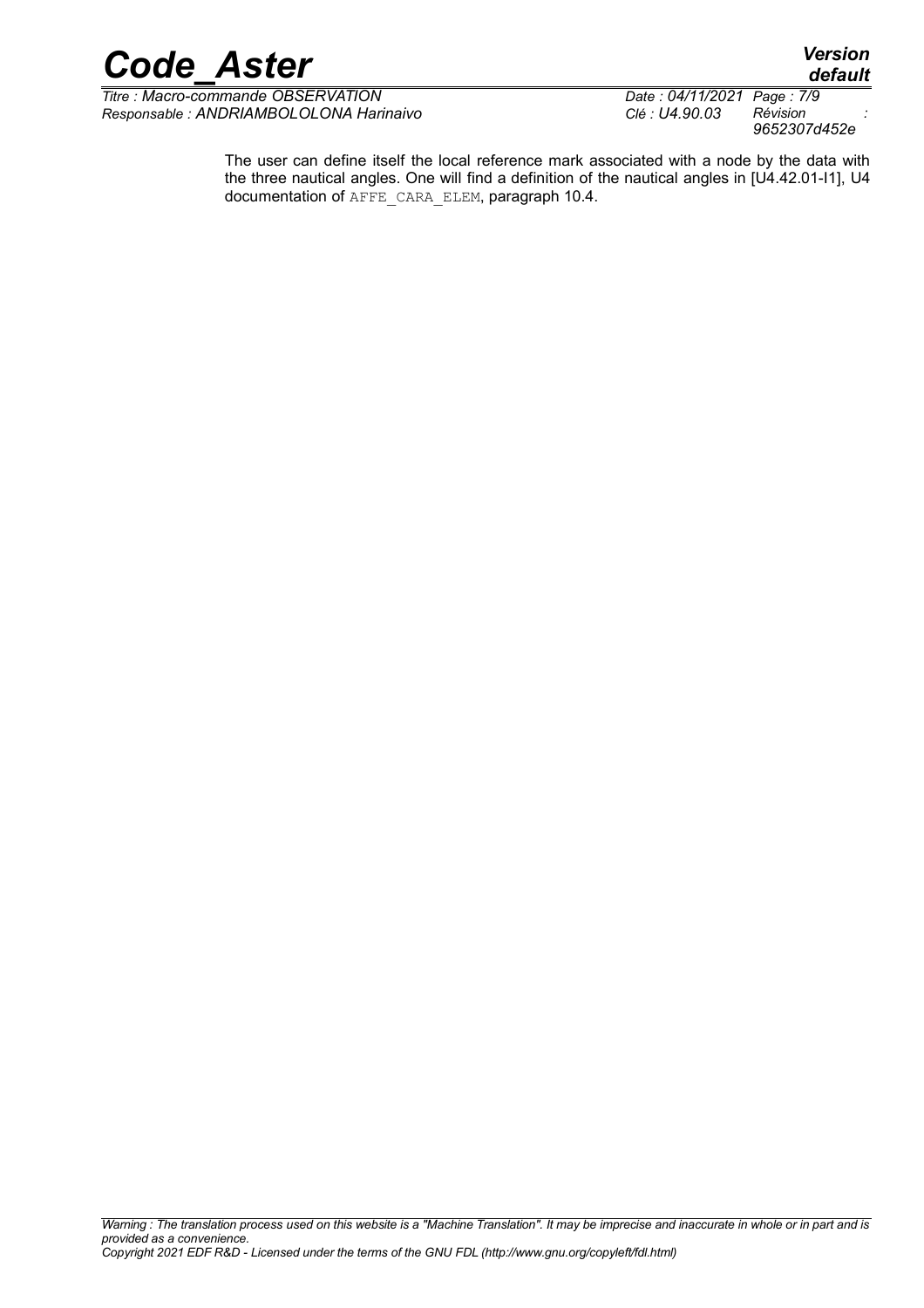*Titre : Macro-commande OBSERVATION Date : 04/11/2021 Page : 8/9 Responsable : ANDRIAMBOLOLONA Harinaivo Clé : U4.90.03 Révision :*

• REFERENCE MARK = 'CYLINDRICAL'

To define a cylindrical reference mark, one must give the origin (keyword ORIGIN) and direction of the vertical axis (keyword  $AXE-Z$ ).

• REFERENCE MARK = 'NORMAL'

The axes of the local reference mark are noted  $(XI, YI, ZI)$ . In general, the sensors, for a measurement, have the axis *Z1* according to the normal with the wall of this structure. This option makes it possible to calculate a reference mark associated with this normal:

- calculation of the field of normal vectors to model 1 (most precise); these vectors will be the axes *Z1* local reference mark,
- projection of this field on the entities of model 2 selected,
- data clarifies second vector of the reference mark; if it be wished that the vector *Y1* that is to say the same vector as *Y* in the total reference mark, one writes VECT  $Y = (0.0, 1.0, 0.0)$
- One thus needs two equations to calculate the local reference mark: one of them is given by the normal vector, the other is given by the keyword  $VECT X$  or  $VECT Y$ , according to whether the additional condition relates to the vector *X1* or *Y1* local reference mark.
- REFERENCE MARK = 'DIR\_JAUGE'

The user can define the local reference mark associated with the gauge with deformation while informing VECT  $X$  ou/et VECT Y. These two vectors correspond to the first two basic vectors of the local reference mark.

#### **3.12 Operand FILTER**

 $\Diamond$  FILTER = F (

Describing keyword, for all the entities (nodes, meshs, groups of nodes,…) degrees of freedom to be preserved.

#### **3.12.1 Keyword DDL\_ACTIF**

 $\Diamond$  DDL ACTIF = liste ddl

List of the degrees of freedom to be preserved for the result.

#### **3.12.2 Keywords GROUP\_NO/GROUP\_MA**

Each filter of degree of freedom corresponds to a topological entity to choose (by default, all the structure is selected).

#### **3.12.3 Keyword NOM\_CHAM**

 $\blacklozenge$  NOM CHAM = noch

Reference symbol of the field to be filtered. This keyword is obligatory. It amongst other things makes it possible to differentiate the component **DX** field of displacement of the component **DX** field speed.

#### **3.13 Operand EPSI\_MOYENNE**

*Warning : The translation process used on this website is a "Machine Translation". It may be imprecise and inaccurate in whole or in part and is provided as a convenience. Copyright 2021 EDF R&D - Licensed under the terms of the GNU FDL (http://www.gnu.org/copyleft/fdl.html)*